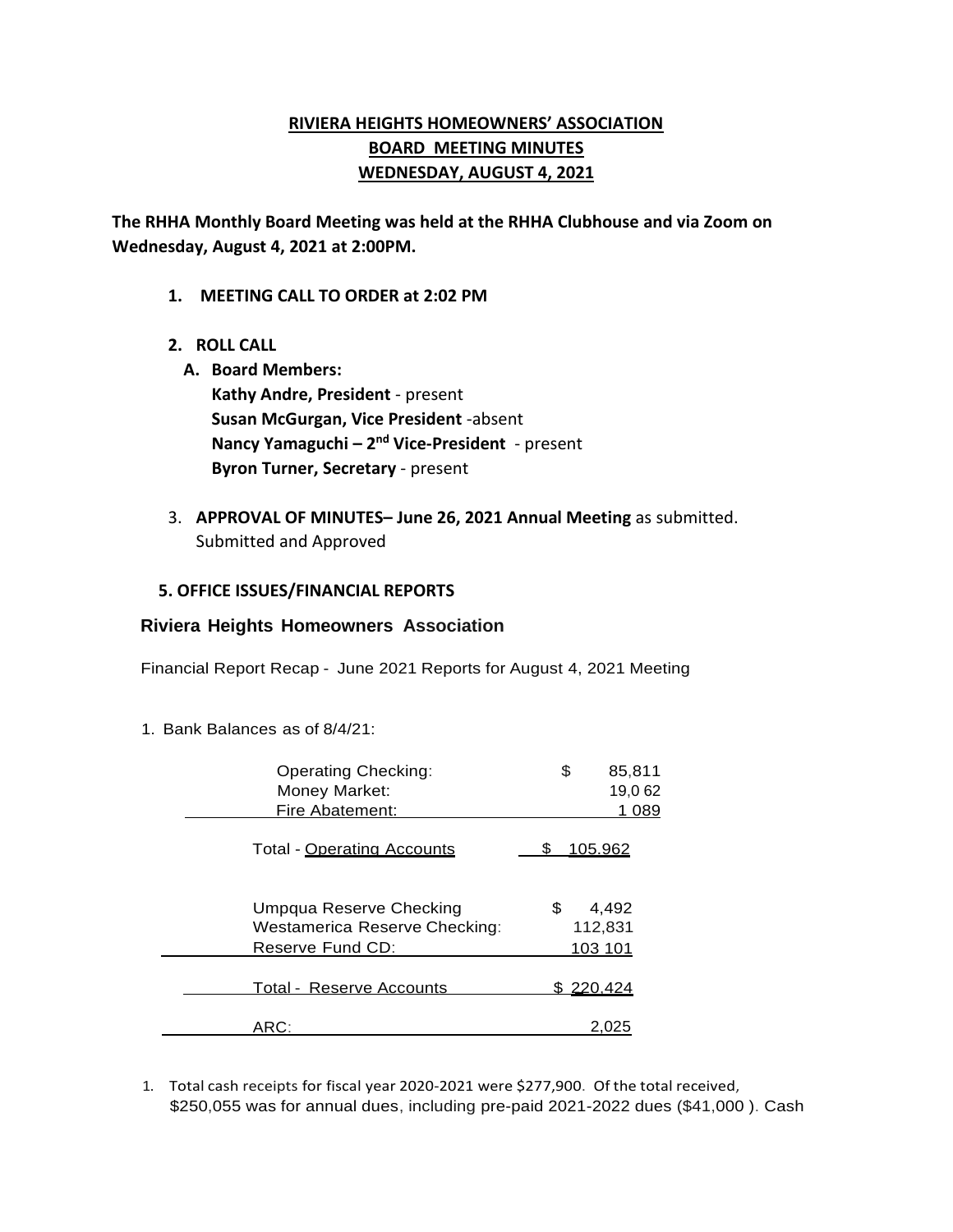operating expenses through June were \$208,880 (26% administrative expense, 49% payroll expense, 16% property maintenance, 9% utilities).

- 2. On an accrual basis, total income in June included \$44,150 in fines, and total expenses for the month were \$15,500. For fiscal year 2020-2021, operating incomeon an accrual basis was \$251,125 and total operating expenses were \$212,009. The \$54,000 budgeted for reserve contribution in 2020-2021 is not included in thesenumbers. The second half of the reserve contribution was made in June.
- 3. Eight property transfers were posted in June, bringing the total for 2020-2021 to 59.

### **PRESIDENTS REPORT:**

# **A. CLUB HOUSE – UPDATE**

We have been having a big problem with people speeding on the roads in Riviera Heights. Three months ago, the HOA contacted the CHP to see if there was something they could do to help reduce the amount of people speeding. The CHP was supposed to bring their radar trailer up here for a few days, unfortunately the radar trailer has broken down and has yet to be fixed. Please slow down for the safety of all of us.

### **B. SWIMMING POOL – UPDATE**

Last Saturday we had a homeowner inform us that they had tested positive for COVID. They informed us of this because they had been at the pool the four days prior to that, which potentially exposed all of the people that were at the pool on those days as well as our pool monitors. For the safety of everybody we decided to close the pool for 10 days. We sent out an email to all the homeowners letting them know of this situation and called the people that were at the pool on those days to let them know they were potentially exposed. The pool will open again on Thursday August 12<sup>th</sup>. We apologize for any inconvenience this may cause and also thank the homeowner for letting us know the result of their test.

#### **C. ARC – UPDATE**

There has been only one ARC application turned in this month.

#### **D. CODE ENFORCEMENT – UPDATE**

No new Code Enforcement issues.

#### **E. FIREWISE - UPDATE:**

# **A. Fine Assessments for RHHA homeowners in F/A non-compliance**

The following properties are in noncompliance and have been voted on by the Board to have fines assessed:

045-281-07 3167 Riviera Heights Drive \$750.00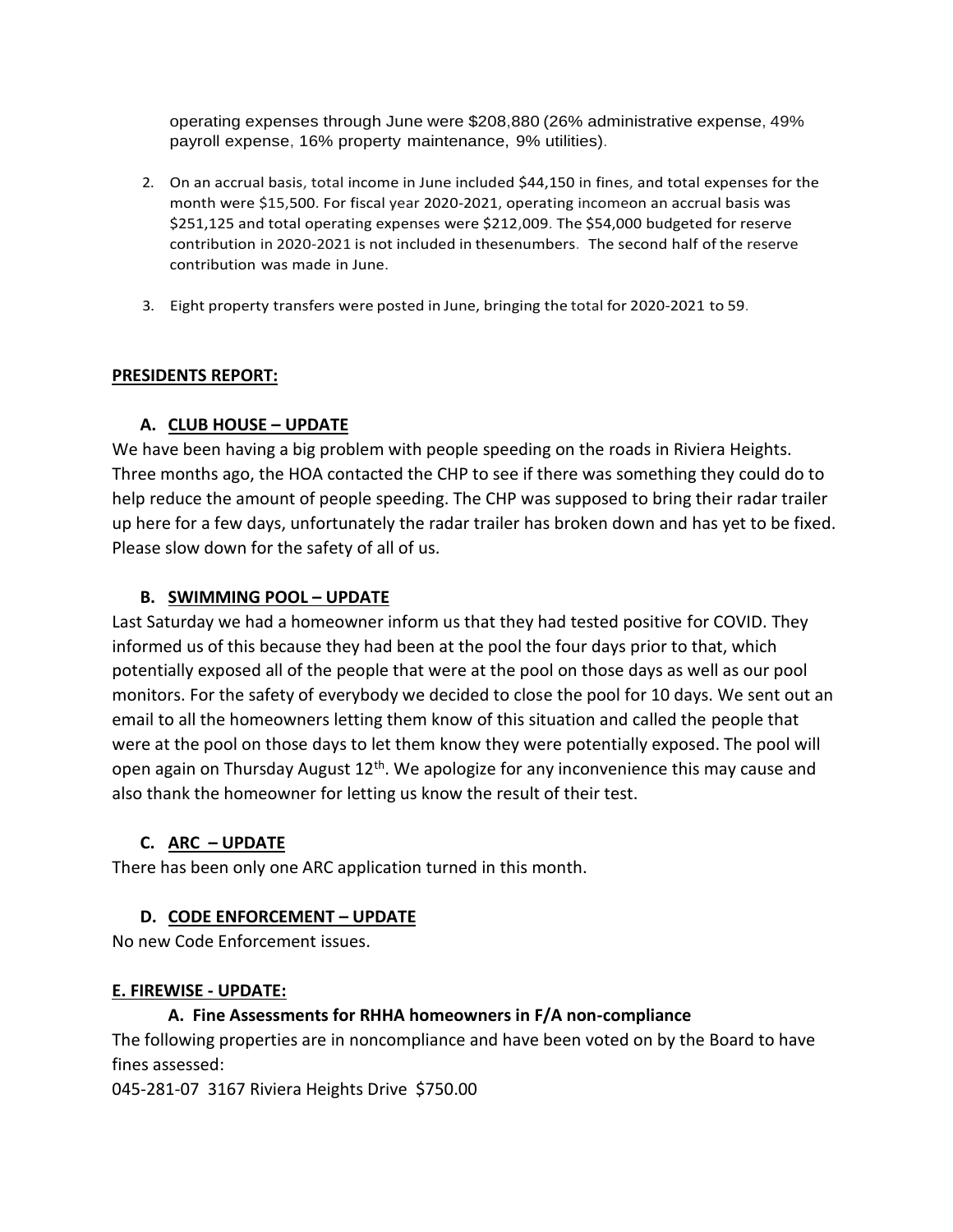| 045-225-05 3110 Westwood Drive | \$750.00  |
|--------------------------------|-----------|
| 045-261-11 7276 Evergreen      | \$750.00  |
| 045-261-10 7280 Evergreen      | \$750.00  |
| 045-226-19 3095 Edgewood       | \$1500.00 |

These fines include a \$100.00 nonrefundable administrative fee

## **B.RHHA Annual Fire Risk/Safety Inspections/Program**

Our Fire Risk/Safety Inspections occur year-round. The risk of a wildfire is no longer just during the summer months, therefore properties in Riviera Heights will be inspected all year.

### **A. Benefit Zone Program**

The clearing of the Benefit Zone lots is continuing. The top of Riviera Heights Drive look completely different. Majestic Landscaping is doing a wonderful job. Out of the 25 properties that were on the Benefit Zone there is only 2 or 3 left to be cleared this year.

# **D. CLERC Grant – Joint Grant awarded to RHHA & Riviera West for**

# **(1) fire mitigation using goats on Konocti Interface Fire Fuel Breaks**

The goats have finished clearing the Cal Fire breaks up by the Wilderness area as well as the fire breaks behind Westridge Dr. They did a wonderful job of clearing the dead vegetation that posed as a fire risk.

### **(2) hazardous tree removal along evacuation routes**

K & R Tree Specialists have been awarded the grant to do the removal of Hazardous trees along the evacuation routes. K & R has started in Riviera West and then will come over to the Heights. The tree removal for the Heights will likely start in January.

# **E.Fire station – North Konocti Fire Station 57 Taskforce**

There will be a meeting on August  $18<sup>th</sup>$  or  $19<sup>th</sup>$  to obtain feedback from the people that are against building a new fire station. If there are not many people that are against the fire station the measure should continue on to the ballot.

# **F. MARINA – UPDATE**

# **A. Pier installation progress**

The pier is in! The electrical set up still must be installed to power the lift to raise the pier. The cleats and the ladder still need to be installed.

# **B.Security Cameras installation**

The security cameras have been partially installed. The cameras will be going on top of the bathroom and one on top of the gazebo. We are installing very tall poles on top of both places to prevent them from being stolen. The height will also give us a wide range of sight to prevent any vandalism.

# **B. Water**

Chris Becker, our maintenance man, has been inspecting the water lines at the marina for leaks. He has made it about halfway down the hill, he has located and repaired one leak and will continue on down the hill looking for the other leak. Once this is located and repaired the water will be back on.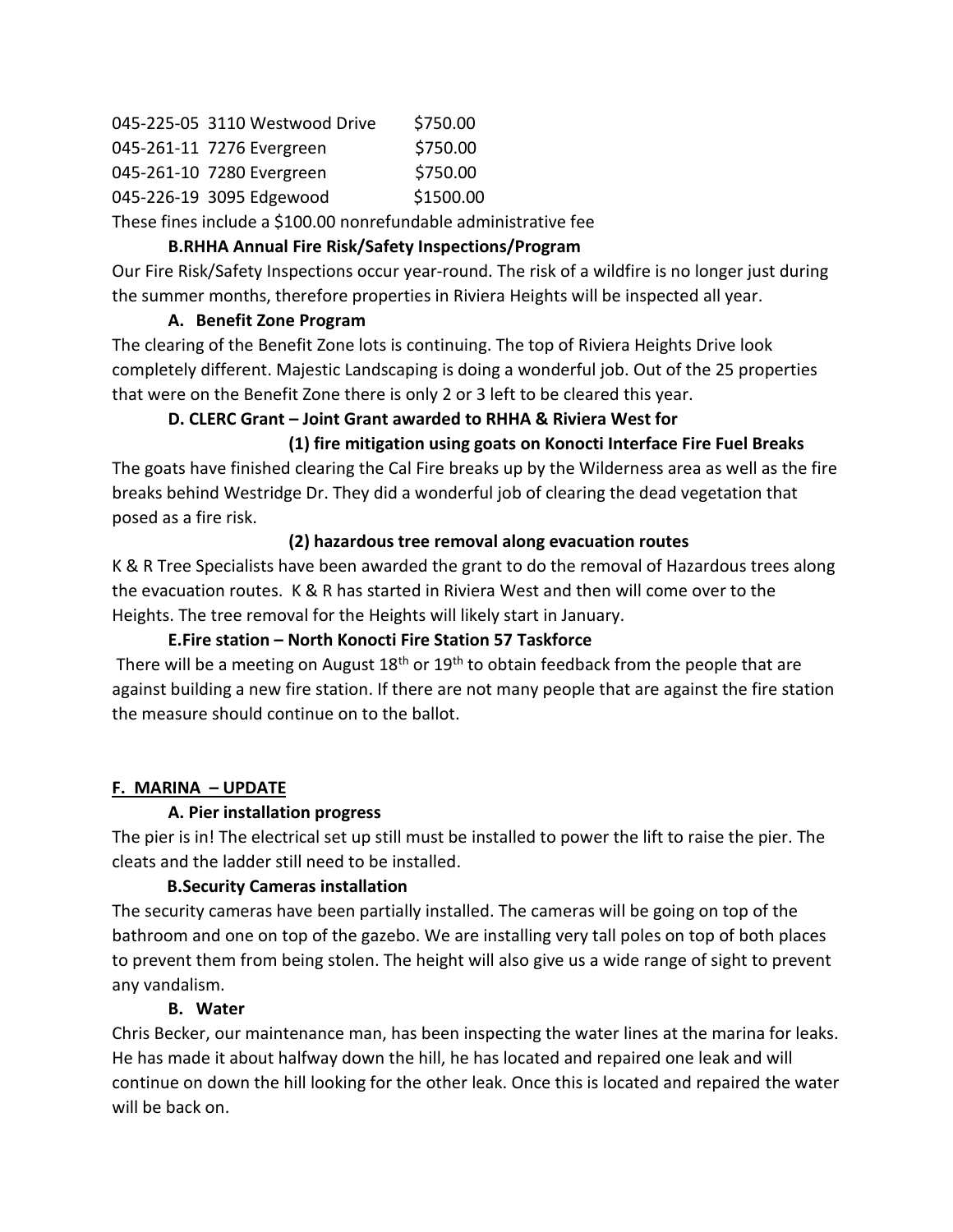#### **G. SOCIAL COMMITTEE – UPDATE**

#### **H. OPEN FORUM**

There are now cat traps at the office, provided by a fellow neighbor that is moving out of the neighborhood. She uses them to trap the feral cats and then takes them in to have them fixed. As many in the neighborhood know there are a lot of feral cats around, this neighbor has been feeding these poor animals and is willing to pay half of the cost to have them fixed if anybody is willing to help catch them.

#### **I. ADJOURNMENT OF MEETING**

**The Next Monthly Board Meeting will be held at 2:00 pm Wednesday, September 1, 2021 at the Clubhouse. Contact the RHHA for more information. Executive Session will immediately follow Board Meeting.**